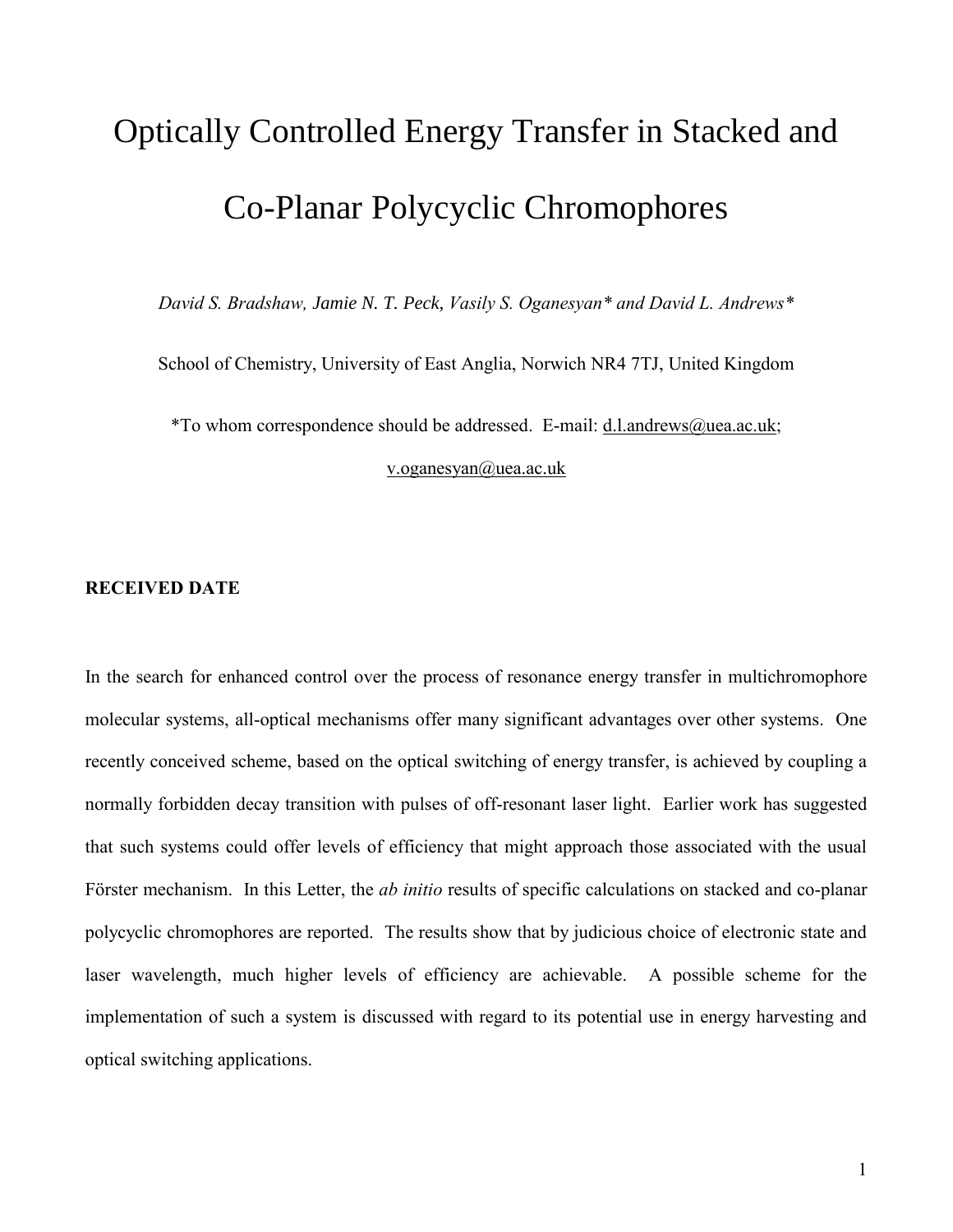

KEYWORDS: Energy transfer, nonlinear optics, computational chemistry, quantum theory, ab initio calculations

Quantum electrodynamics (QED) is the analytical tool of choice for the theory of optical processes involving molecular systems.<sup>1-3</sup> Although the basic mechanisms of photophysics and photochemistry (e.g. single-photon absorption) are easily described by QED, the main focus in recent years has been the discovery and characterization of novel nonlinear processes yet to be explored by experimentation. Over several decades, and before recent advances in computational chemistry, the capacity to apply QED to specific, optically nonlinear materials has been constrained by the difficulty of evaluating the necessary properties of higher energy electronic states. With quantitative data on key optical parameters now being computationally accessible, this Letter represents a report of the very first application of QED to an optical process in pre-defined molecular systems. In detail, computational calculations are here used to secure *ab initio* numerical results quantifying the propensity of a purposely designed system, comprised of polycyclic chromophores (specifically porphine) arranged in a stacked or co-planar configuration (Fig. 1), to exhibit optically controlled energy transfer.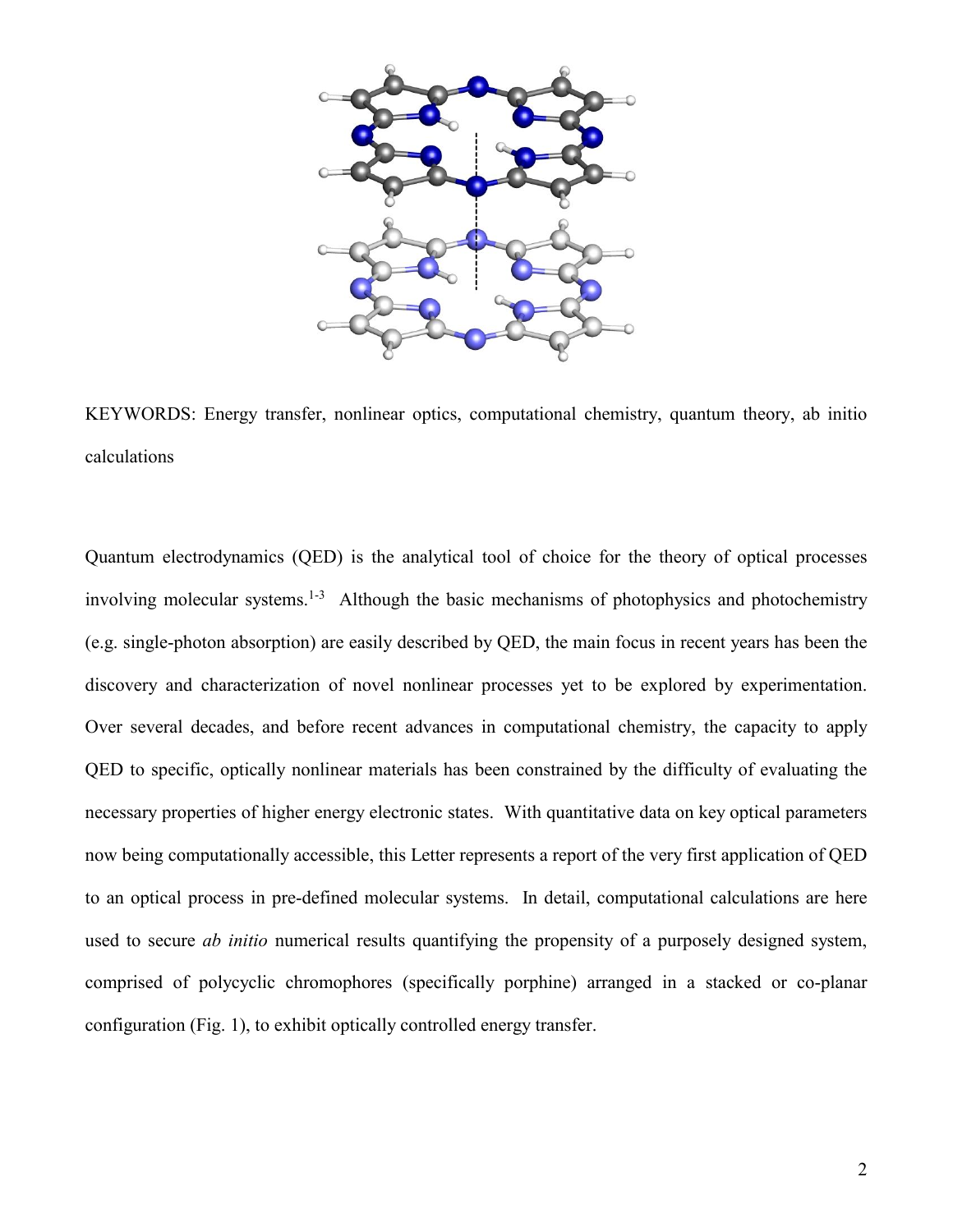

(*a*)



Fig. 1. Illustration of porphine (C20H14N4) chromophores arranged in (*a*) stacked and (*b*) co-planar configurations, which correspond to a displacement vector, **R**, directed in the Z and X directions, respectively.

In any such multi-chromophore system, the absorption of visible or ultraviolet light generally leads to the acquisition of energy by constituent chromophores. Within the system, this electronic energy will often transfer from one chromophore to another by a familiar mechanism known as Förster transfer. 4-6 In a recent report,<sup>7</sup> a novel aspect of this mechanism has been identified, by means of which off-resonant laser pulses can facilitate energy transfer that could not otherwise take place; this defines the concept of optically controlled resonance energy transfer (OCRET), a conceivable basis for all-optical switching. With the adoption of anticipated, order of magnitude values for salient parameters, anticipated transfer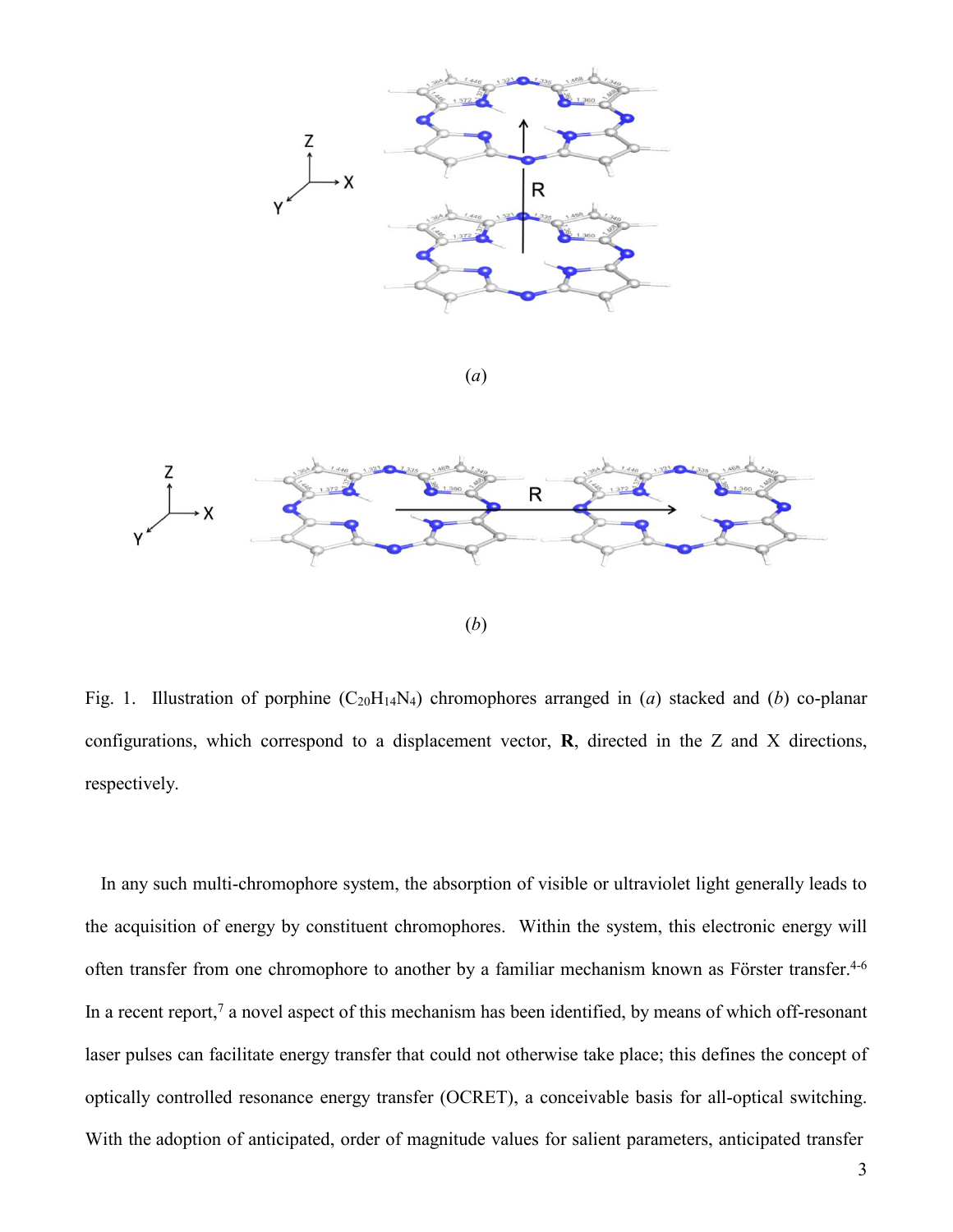

Fig. 2. Energy-level diagram representing OCRET between a donor porphine, *A*, and an acceptor, *B*. Horizontal solid and dashed lines denote energy levels corresponding to one-photon forbidden and allowed states, respectively; the symmetry of each energy level is also presented, and the energy scale on the left-hand side is given in wavenumbers (cm-1 ). Solid vertical arrows signify real (representative) electronic transitions, the double-headed dashed arrows denote typical virtual transitions due to the control beam; the upper and lower wavy lines denote the control beam and the energy transfer, respectively. The OCRET mechanism is shown operating between the lowest dark (one-photon forbidden) states; calculations are also performed on transitions between other dark states.

efficiencies have already been determined for a variety of systems constructed in the form of nanoscale arrays, and configured to provide parallel signal-processing capability.<sup>8,9</sup> In all of this earlier work, the detailed expressions for the efficiency of energy transfer were secured by QED analysis.

The OCRET mechanism involves simultaneous coupling between the off-resonant laser beam, and energy transfer from an excited donor *A* to an acceptor *B* (in its ground state); this is illustrated by the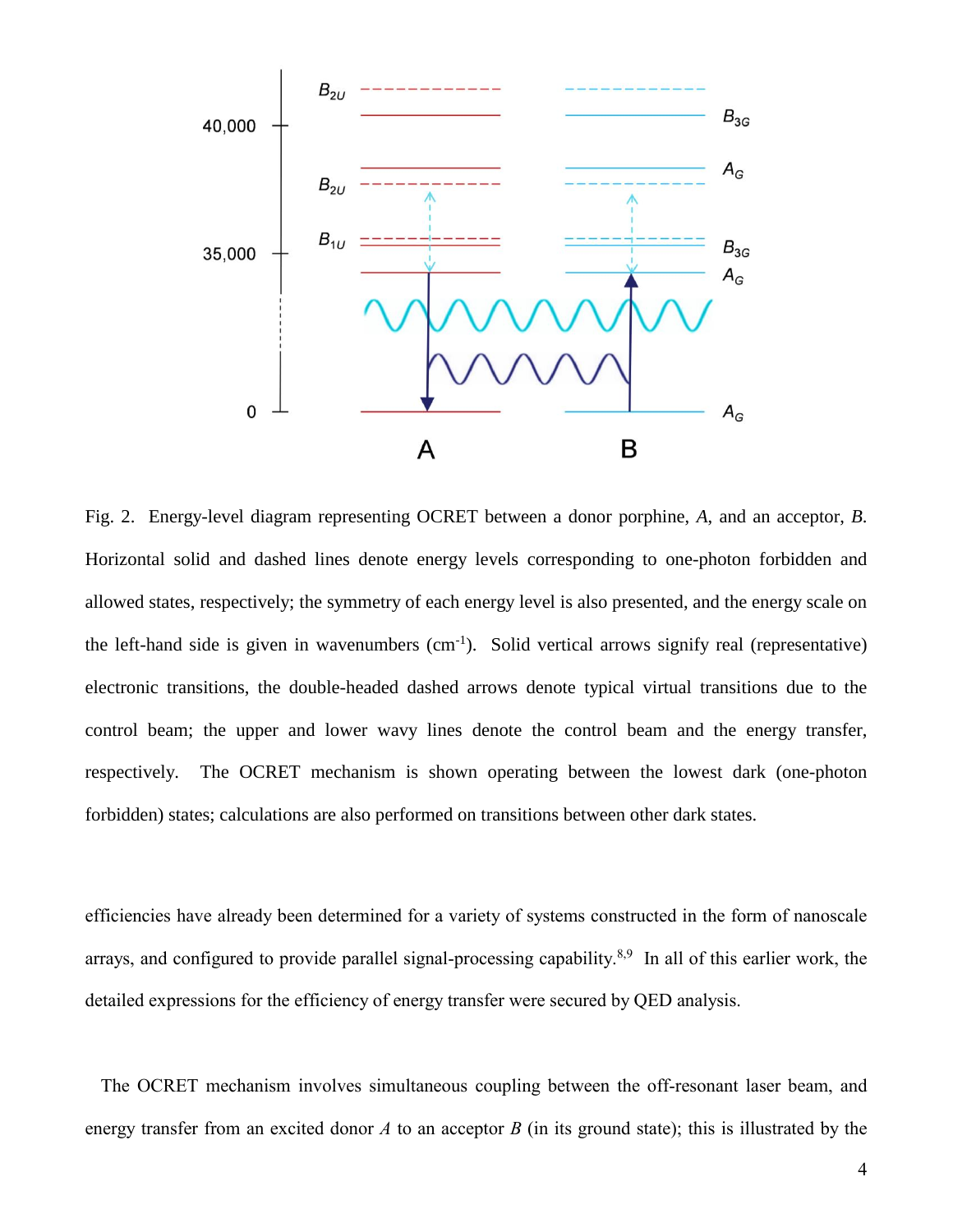energy scheme of Fig. 2 and involves four fundamental light-molecule interactions. To specifically determine the rate of OCRET from *A* to *B*, a time-dependent perturbation method is required; the detailed procedure of which, deployed to establish the quantum amplitudes of the system, is described elsewhere.<sup>10</sup> In the near-field, over which the strength of the coupling mechanism is largest and the sought effect therefore most prominent, the quantum amplitude for OCRET is given by; $^8$ 

$$
M_{fi} = \left(\frac{I}{2\varepsilon_0 c}\right) e_i \overline{e_i} V_{jk} \left(0, \mathbf{R}\right) \left(S_{ij}^A \left(k\right) S_{lk}^B \left(-k\right) + S_{ij}^B \left(k\right) S_{lk}^A \left(-k\right)\right) , \tag{1}
$$

where *I* is the intensity of the input beam,  $V_{jk}$  (0, **R**) represents the near-field E1-E1 coupling tensor<sup>11</sup> (**R** being the displacement vector between *A* and *B*), and the implied summation convention for repeated Cartesian tensor indices is employed. Furthermore, e and hck denote the polarization vector (an overbar denoting complex conjugation) and energy of a photon from the input laser, respectively;  $S_{ij}^{\xi}(\pm k)$  is the generalized transition polarizability, written explicitly as;

$$
S_{ij}^{\xi}(\pm k) = \sum_{r} \left\{ \frac{\mu_i^{fr} \mu_j^{ri}}{\tilde{E}_{rf} \pm \hbar ck} + \frac{\mu_j^{fr} \mu_i^{ri}}{\tilde{E}_{ri} \mp \hbar ck} \right\}
$$
(2)

where the transition dipole moments are designated by the shorthand notation  $\mathbf{\mu}^y = \langle x | \mathbf{\mu} | y \rangle$ , energy differences  $E_{xy} = E_x - E_y$ , and tildes denote the inclusion of a damping term i<sub>l</sub>, where  $2\gamma$  is the FWHM linewidth. Further, *f* signifies the final electronic state of molecule  $\xi$  (either *A* or *B*), *i* the initial state and  $r$ , *s* are intermediates. An expression to determine the rate,  $\Gamma$ , of OCRET is delivered from Fermi's Golden Rule,<sup>12</sup> namely  $\Gamma = 2\pi \rho_f \left| M_f \right|^2 / \hbar$  where  $\rho_f$  is the density of states.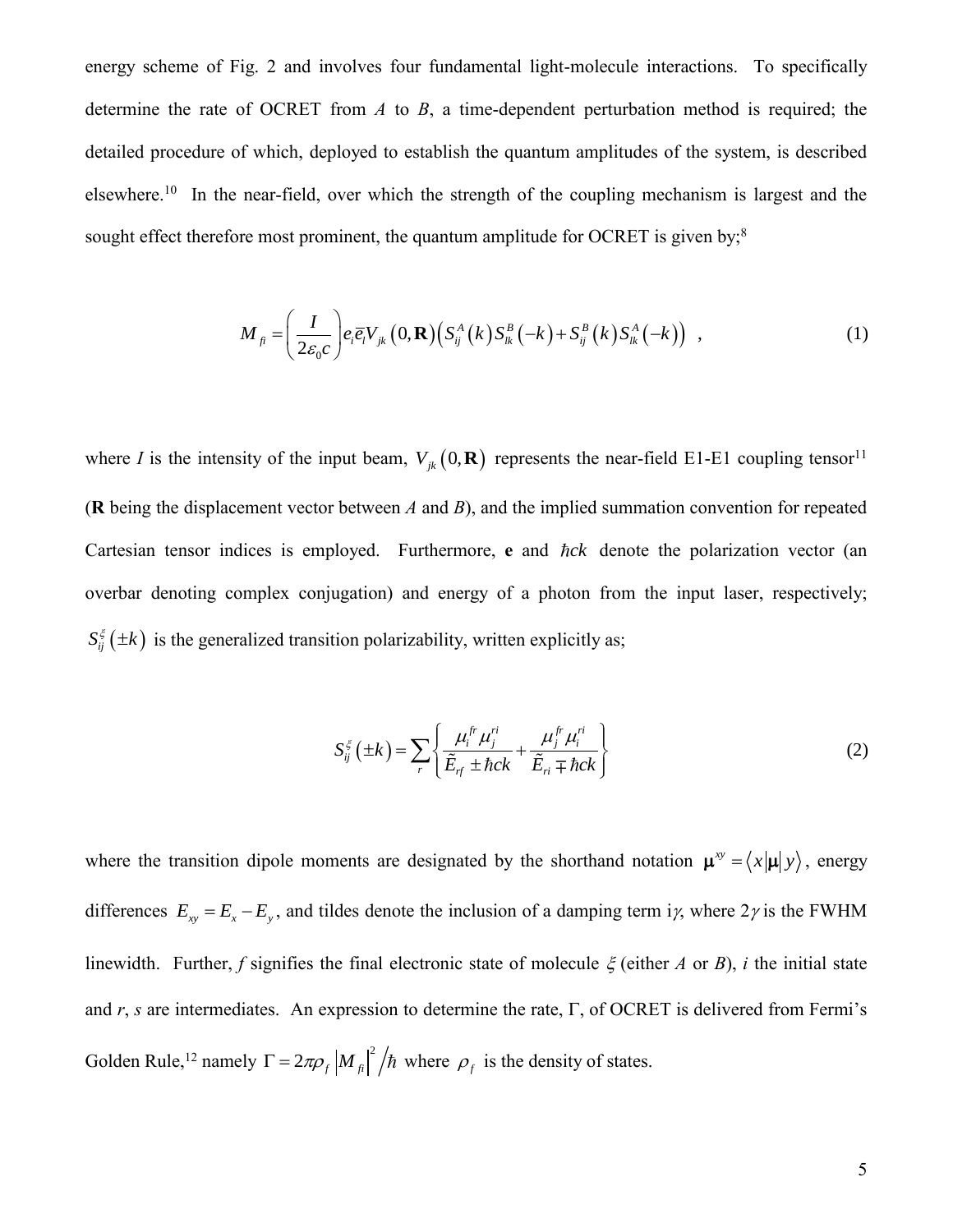Calculations on specific molecular systems have been performed using the Gaussian 03 computational package.<sup>13</sup> In all calculations on the porphine molecules a point symmetry group of  $D_{2h}$  has been employed. The ground state geometry of porphine was optimized (Fig. 1) using the three parameter exchange functional of Becke<sup>14</sup> (B3) and the correlation functional of Lee, Yang, and Parr<sup>15</sup> (LYP), B3LYP with the triple-zeta split valence basis set,  $6-311+G(d,p)$ . <sup>14,16,17</sup> The chromophores were constrained to *D*2*<sup>h</sup>* symmetry and confirmed as minima through frequency analysis, and in each case these structures were used throughout the excited state calculations. The electronic excited states were investigated using the symmetry-adapted-cluster<sup>18</sup> (SAC)/configuration interaction<sup>19-21</sup> (CI) method with the double-zeta split valence basis set,  $6-31+G(d,p)$ .<sup>14,16,17</sup> For each irreducible symmetry representation all singlet  $\rightarrow$  singlet multi-electron excited states with energies up to 11 eV (total of 98, including the ground state) were calculated using an active space comprising the 7 highest occupied and 7 lowest virtual orbitals. The associated transition dipole moments and excitation energies were calculated directly from SAC/CI results. The values of the energies and oscillator strengths for the symmetryallowed electronic transitions of the porphine macrocycle calculated by SAC-CI approach correspond well to those calculated by other *ab initio* methods<sup>22-23</sup> and are in good agreement with the experimental observations. 22,24 To the best of our knowledge, this calculation of transition dipole matrix elements among excited states of porphine molecule by the SAC-CI method has been carried out for the first time.

A computer simulation program has been developed to enable calculation of the OCRET rates from *ab initio* results in accordance with equations (1) and (2). These rates can then be determined for variable frequencies and polarizations of the input laser beam, here assuming an irradiance of  $5 \times 10^{11}$ W cm<sup>-2</sup>, for both the stacked and co-planar configurations. For the purposes of this work, electronic transitions within the polycyclic (porphine) chromophores are chosen so that one-photon transitions are forbidden by symmetry selection rules, i.e. dark states are selected. Therefore, Förster (or transitiondipole mediated) transfer involving these states is excluded, but the two-photon transitions of OCRET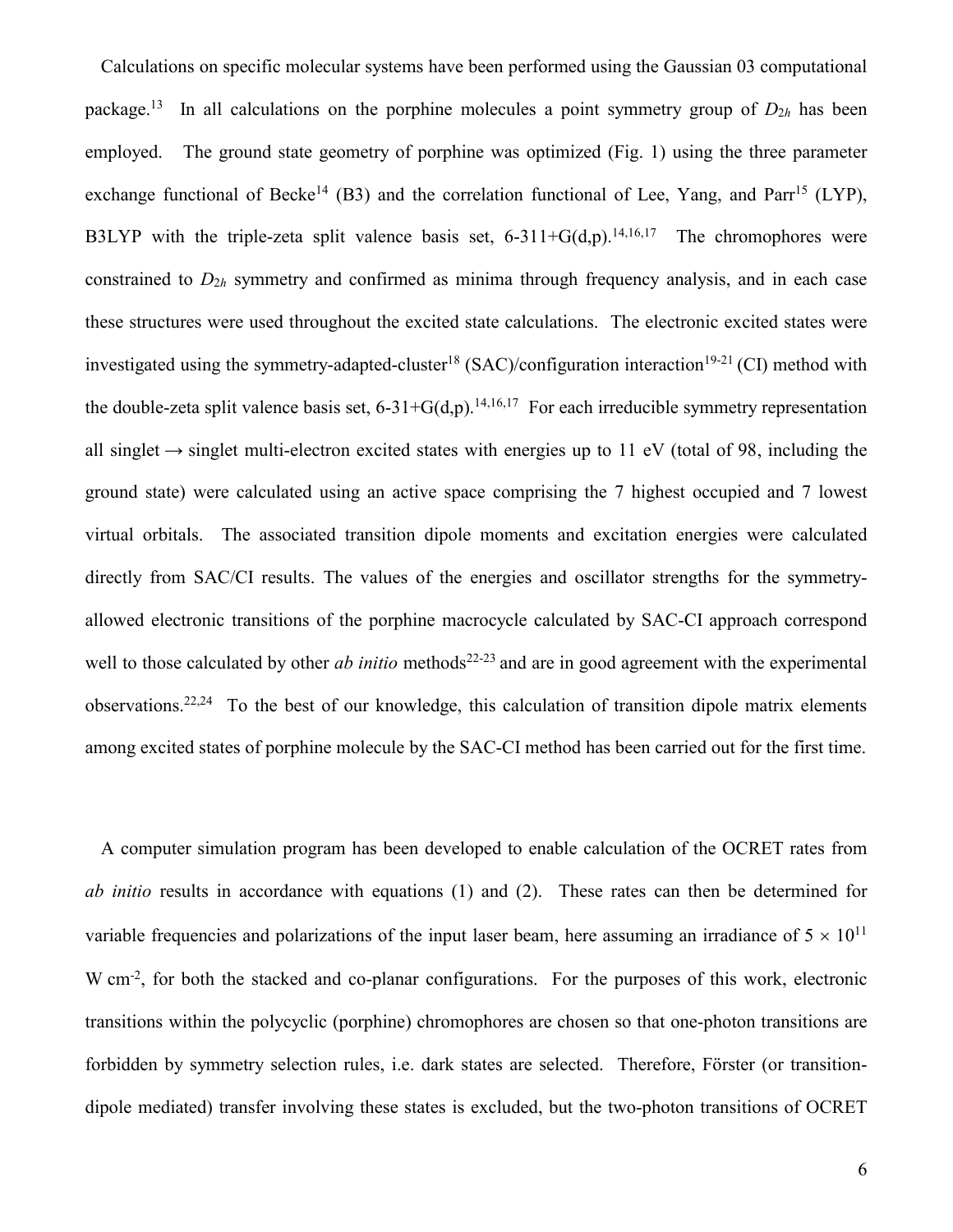are allowed. The resonance damping factor is arbitrarily fixed at 200 cm<sup>-1</sup>, sufficient to generate a realistic line-shape without producing overlapped electronic states. The values for each excited state will in fact differ, but those values are unknown and they are not amenable to calculation. In fact, the reported effects and the conclusions to be drawn are not especially sensitive to the precise values of the damping constant. Employing equation (1) and Fermi's Golden Rule, it is convenient to determine ratios of the OCRET rate with respect to the rate of Förster transfer between the lowest one-photon allowed states of the chromophore. These ratios have been determined over the frequency range  $(1 \times$  $10^4 - 4 \times 10^4$ ) cm<sup>-1</sup>, and for the input laser polarized in the X, Y or Z direction. In detail, the employed dark states of porphine are those at the lowest energies above the ground state: 33945 cm<sup>-1</sup> (state 1, symmetry  $A_G$ ), 35192 cm<sup>-1</sup> (2,  $B_{3G}$ ), 38195 cm<sup>-1</sup> (3,  $A_G$ ), 40132 cm<sup>-1</sup> (4,  $B_{3G}$ ), 43129 cm<sup>-1</sup> (5,  $B_{3G}$ ), and 43866 cm<sup>-1</sup> (6,  $A_G$ ). The lowest accessible Förster allowed energy level is found at 35456 cm<sup>-1</sup> ( $B_{1U}$ ).

Following calculation of the OCRET rates from the simulation program, plots of the ratios against laser frequency are constructed; the most significant of which are shown in Fig. 3. Since the phenomenon of interest designedly deploys an *off*-resonant laser beam, any results for conditions 'on' or approaching resonance are omitted. Although larger ratios can be secured by resonance enhancement, the chromophore system must remain transparent with respect to the input beam for experimentally meaningful results. The calculations are determined in accordance with the selection rules imposed by *D*2*<sup>h</sup>* symmetry, and only transitions involving dark states are OCRET active.

From the constructed graphs, the most interesting aspects are that the ratios are: (i) widely varying with input frequency, because of the dependence on the fourth power of the transition polarizability; (ii) crucially dependent on dispersion behavior; (iii) negligible for an X polarized input laser. Analysis of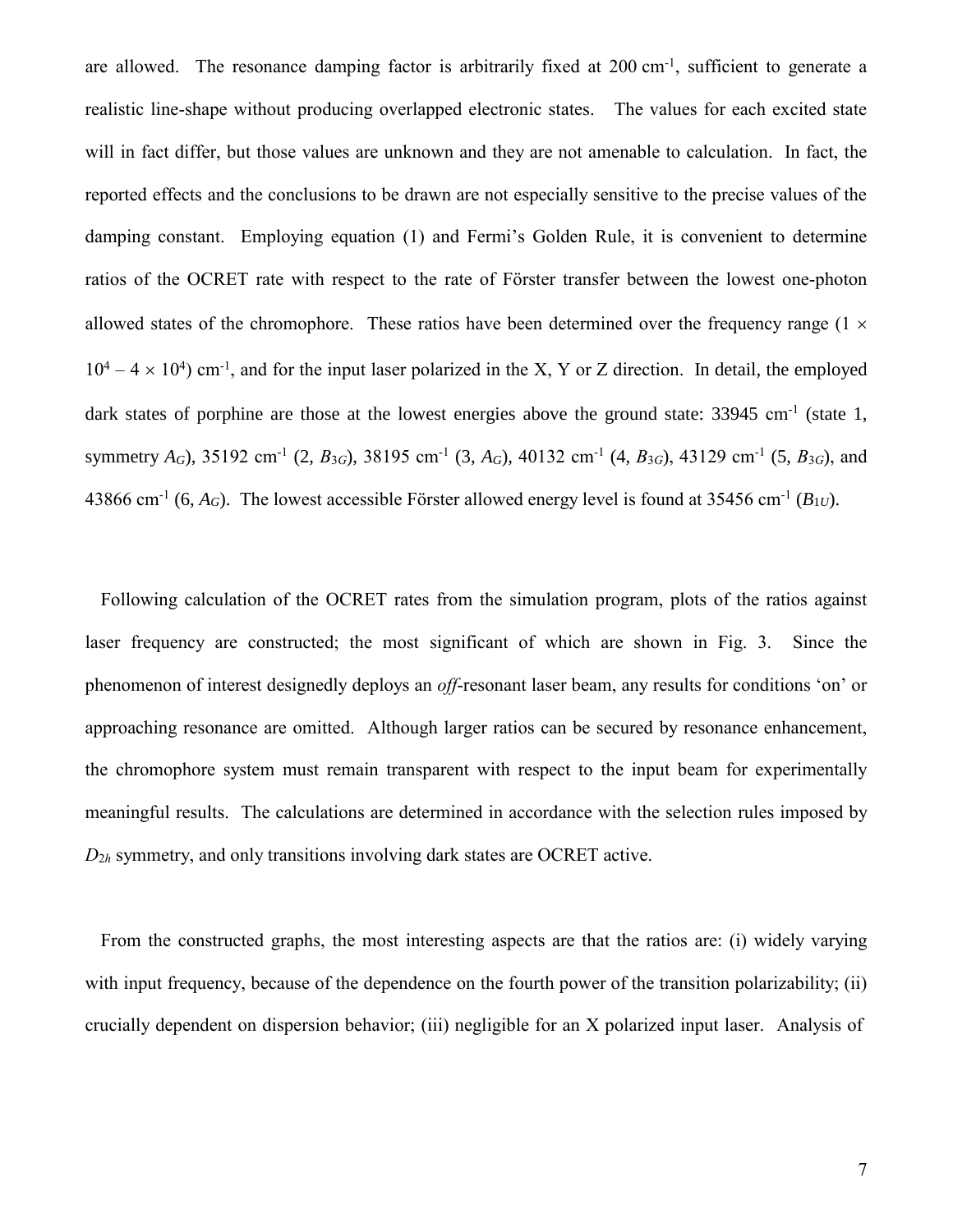

Fig. 3. Graph of the OCRET versus Förster rate, i.e. the ratio described in the text, against input laser frequency for the stacked configuration (unless stated). Here, the lowest dark state (state 1, symmetry *A<sub>G</sub>*) is employed in the OCRET calculations and results very close to resonance are omitted, as seen between 24000 and 26000 cm<sup>-1</sup>; except omitted results, none of the ratios are exactly zero.

the results from *ab initio* calculations has shown that multi-electron excited states  $B_{3u}$  have relatively high excitation energies ( $> 7$ eV) and, therefore, are well separated from both the ground state and excited states  $A_G$  (1, 3, 6) and  $B_{3G}$  (2, 4, 5). This ensures that the contributions from the intermediate states  $B_{3u}$  (via the symmetry allowed non-zero X-components of the transition dipole moment with ground and/or excited states) into the relevant generalized transition polarizability tensor components *Sxx, Sxy, Sxz, Syx, Szx* are weak. The relative position of all intermediate excited states have a profound effect on the calculated properties because of the dependence on the fourth power of the transition polarizability; (iv) often dissimilar for Y polarized light compared to Z polarized input with matching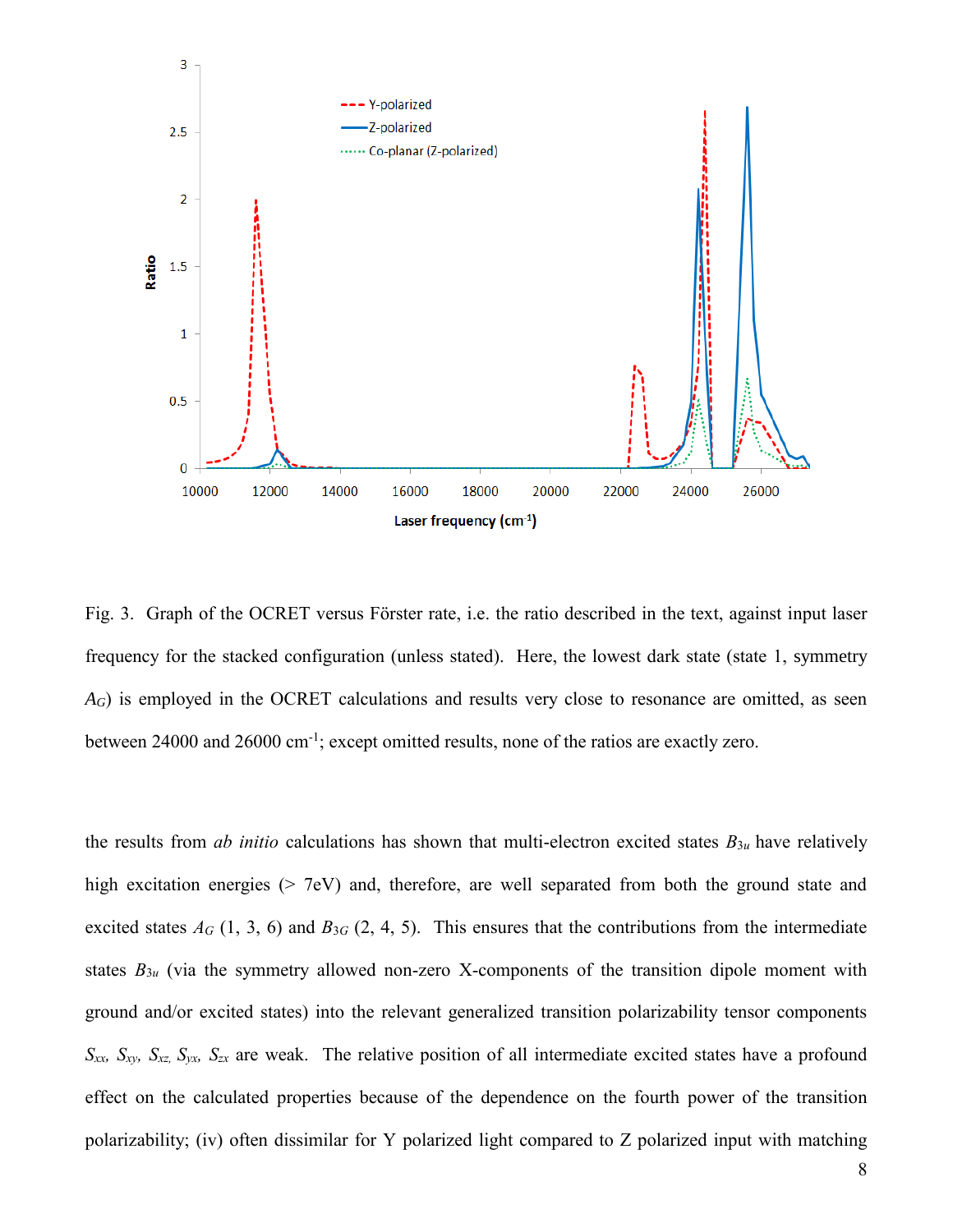laser frequencies; (v) identical for  $A_G$  dark states and Y polarized light whether the stacked and coplanar configurations is applied. This is again a consequence of the selection rules imposed by the symmetry on the generalized transition polarizability tensor via transition dipole matrix elements. For excited states  $A_G$  only  $V_{yy}(0,R)e_{y}S_{yy}^{A}S_{yy}^{B}e_{y}$ *B yy*  $V_{yy}(0,R)e_y S_{yy}^A S_{yy}^B e_y$  term has non-zero contribution into  $M_{fi}$ . Since  $V_{yy}(0,R)$ does not change upon changing the configuration from stack to co-planar the ratios are identical; (vi) also identical for *B*3*<sup>G</sup>* dark states and Z polarized light. In this case the non-zero contributing term is *z B zy*  $V_{yy}(0,R)e_{z}S_{zy}^{A}S_{z}^{B}e_{z}$  and, therefore, an analogous conclusion about the ratios can be drawn; (vii) enhanced for *A<sup>G</sup>* states and Z polarized light comparing the stacked configuration against the co-planar. This is because the only non-zero terms allowed by symmetry, namely  $V_{zz}(0,R)e_{z}S_{zz}^{A}S_{ze}^{B}e_{z}$ *B zz*  $V_{zz}$  (0, *R*) $e_z S_{zz}^A S_{zz}^B e_z$  depend on the  $V_{zz}(0,R)$  component of the near-field E1-E1 coupling tensor. The absolute value of this component is decreased from stacked to co-planar configuration; (viii) also enhanced for *B*3*<sup>G</sup>* states and Y polarized light. Here the non-zero contributions come from  $V_{zz}(0,R)e_y S_{yz}^A S_{yz}^B e_y$ *B yz*  $V_{zz}$  (0,*R*)*e*<sub>y</sub>  $S_{yz}^A S_{yz}^B e_y$  terms and therefore similar arguments apply. It is noteworthy that, in terms of the absolute rate, the stacked configuration will likely be favored over the co-planar case, since the former allows closer spacing of the ring structures. For example, since the absolute rate is dependent on  $R^{-6}$ , a factor of  $\sim$ 3 difference in the separation translates into an approximately three orders of magnitude difference in the rates.

In summary, we report the first quantitative prediction of OCRET rates from *ab initio* calculations. The energy transfer rates have been calculated and compared for two configurations of chromophores, namely, stacked and co-planar. It is shown that, for porphine molecules, OCRET (a two-photon allowed mechanism) may be comparable in efficiency to the conventional Foster transfer mechanism, and therefore should be experimentally detectable. The predicted OCRET rates show strong dependence on the polarization of the laser beam; this and other observations are predetermined by the symmetry of the chromophore. The OCRET mechanism occurs via dark (one-photon forbidden by symmetry) states in contrast with the Foster transfer which is transition dipole mediated. The former mechanism promises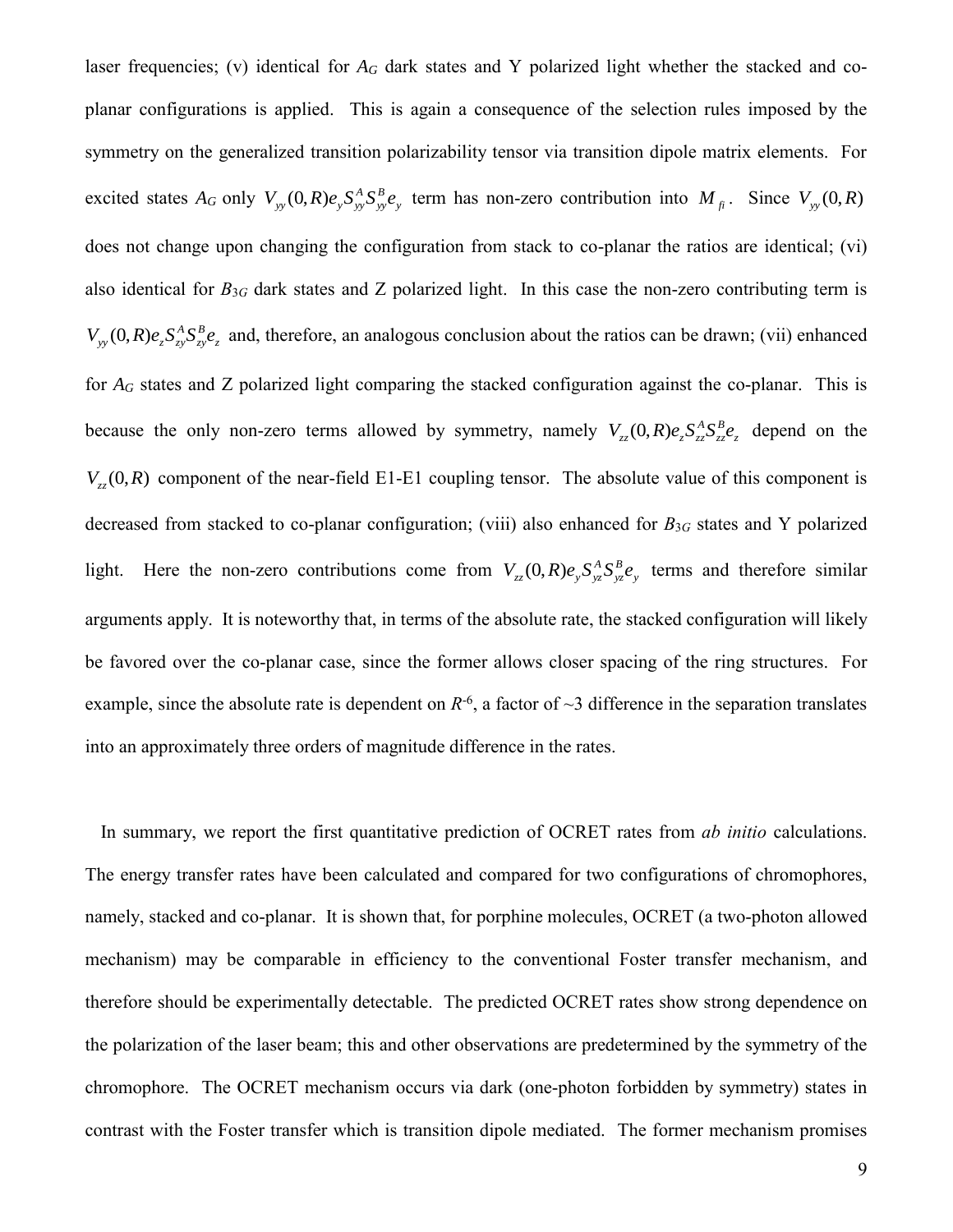the benefit of direct optical control over the energy transfer. The ability to predict transfer efficiencies from the state-of-the-art *ab initio* calculations of real molecular structures promises to facilitate the design of experimental schemes utilizing OCRET.

**Acknowledgement** This work is financially supported by the Leverhulme Trust (DSB, DLA).

## **References**

- 1. Craig, D. P.; Thirunamachandran, T. *Molecular Quantum Electrodynamics*; Dover: Mineola, N.Y., 1998.
- 2. Andrews, D. L.; Allcock, P. *Optical Harmonics in Molecular Systems*; Wiley-VCH: Weinheim, Germany, 2002.
- 3. Salam, A. *Molecular Quantum Electrodynamics: Long-Range Intermolecular Interactions*; Wiley: Hoboken, N.J., 2010.
- 4. Scholes, G. D. Long-Range Resonance Energy Transfer in Molecular Systems, *Annu. Rev. Phys. Chem.* **2003**, *54*, 57–87.
- 5. Richter, M.; Ahn K. J.; Knorr, A.; Schliwa, A.; Bimberg, D.; Madjet, M. E.-A.; Renger, T. Theory of Excitation Transfer in Coupled Nanostructures – From Quantum Dots to Light Harvesting Complexes, *Phys. Stat. Sol. (b)* **2006**, *243*, 2302–2310.
- 6. Andrews, D. L.; Bradshaw, D. S. In *Encyclopedia of Applied Spectroscopy*; Andrews, D. L., Ed.; Wiley-VCH: Weinheim, Germany, 2009; pp 533-554.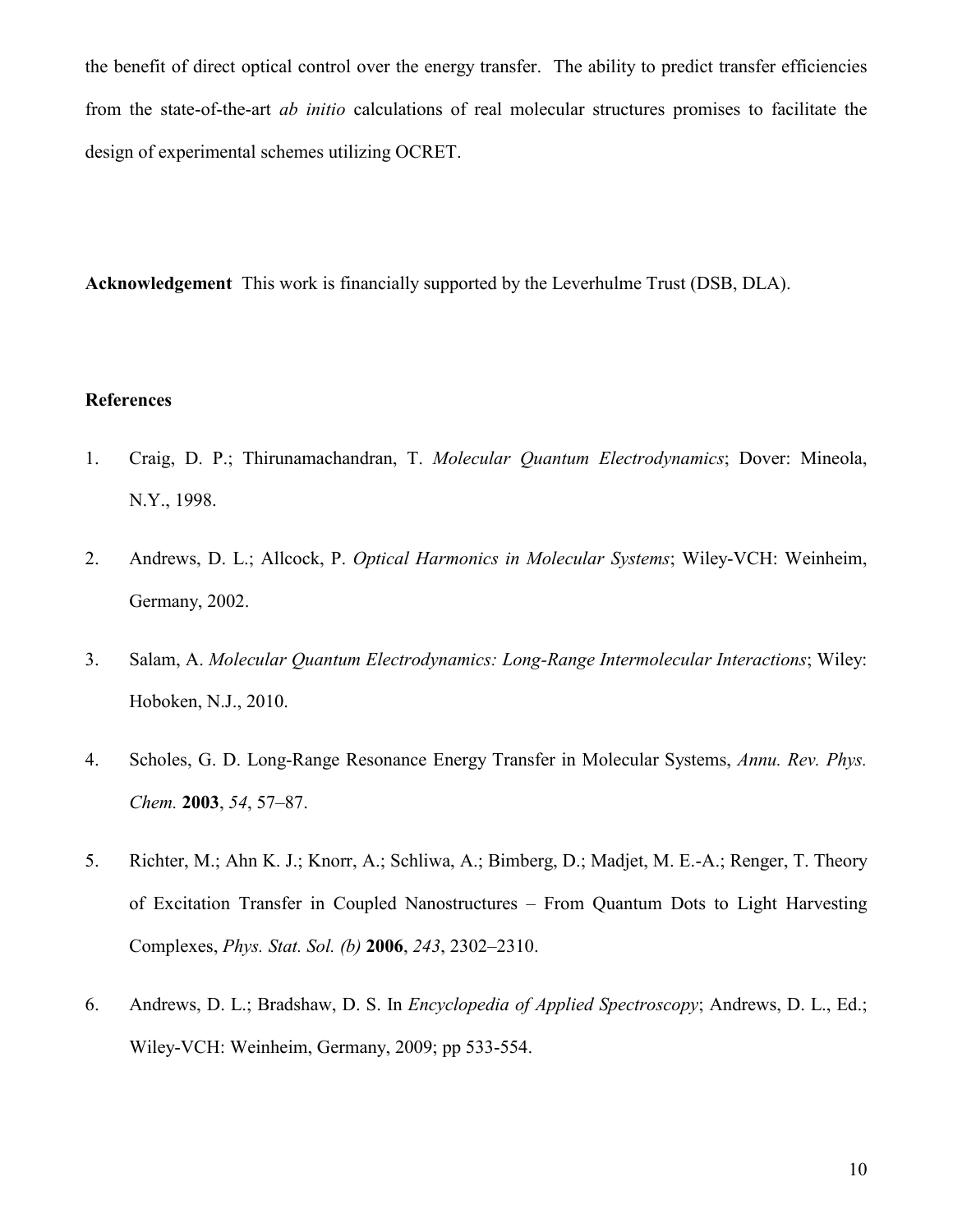- 7. Andrews, D. L.; Crisp, R. G. Optically Activated Energy Transfer: Array Implementation, *J. Opt. A: Pure Appl. Opt.* **2006**, *8*, S106–S112.
- 8. Bradshaw, D. S.; Andrews, D. L. Optically Controlled Resonance Energy Transfer: Mechanism and Configuration for All-Optical Switching, *J. Chem. Phys.* **2008**, *128*, 144506.
- 9. Bradshaw, D. S.; Andrews, D. L. All-Optical Switching Between Quantum Dot Nanoarrays, *Superlatt. Microstruct.* **2010**, *47*, 308-313.
- 10. Allcock, P.; Jenkins, R. D.; Andrews, D. L. Laser-Assisted Resonance-Energy Transfer, *Phys. Rev. A* **2000**, *61*, 023812.
- 11. Andrews, D. L.; Bradshaw, D. S. Virtual Photons, Dipole Fields and Energy Transfer: A Quantum Electrodynamical Approach, *Eur. J. Phys.* **2004**, *25*, 845-858.
- 12. Mandel, L.; Wolf, E. *Optical Coherence and Quantum Optics*; University Press: Cambridge, U.K., 1995, p. 871.
- 13. Frisch, M. J.; Trucks, G. W.; Schlegel, H. B.; Scuseria, G. E.; Robb, M. A.; Cheeseman, J. R.; Montgomery, J. A., Jr.; Vreven, T.; Kudin, K. N.; Burant, J. C.; et al. *Gaussian 03*, *Revision E*.*01*; Gaussian*,* Inc*.,* Wallingford CT, 2004.
- 14. Becke, A. D. Density-Functional Thermochemistry. III. The Role of Exact Exchange, *J. Chem. Phys*. **1993**, *98*, 5648–5652.
- 15. Lee, C.; Yang, W.; Parr, R. G. Development of the Colle-Salvetti Correlation-Energy Formula into a Functional of the Electron Density, *Phys. Rev. B: Condens. Matter.* **1988**, *37*, 785–789.
- 16. Poirer, R.; Kari, R.; Csizmadia, I. G. *Handbook of Gaussian Basis Sets: A Compendium for Ab Initio Molecular Orbital Calculations*; Elsevier Science Publishing: New York, 1985.
- 17. Huzinaga, S. (ed.) *Gaussian Basis Sets for Molecular Calculations*; Elsevier: Amsterdam, 1984.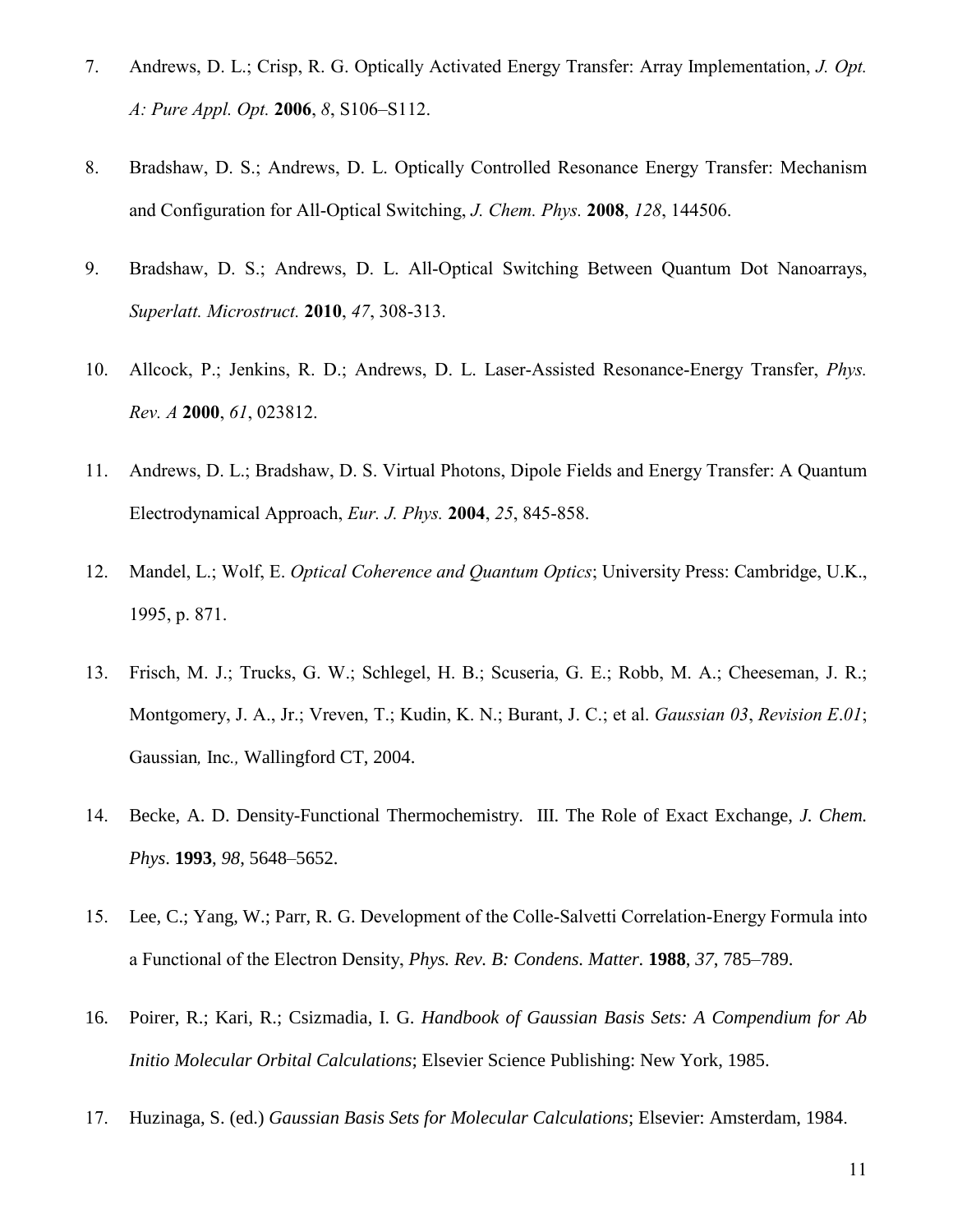- 18. Nakatsuji, H.; Hirao, K. Cluster Expansion of the Wavefunction. Symmetry‐Adapted‐Cluster Expansion, its Variational Determination, and Extension of Open‐Shell Orbital Theory, *J. Chem. Phys.* **1978**, *68*, 2053-2065.
- 19. Nakatsuji, H. Cluster Expansion of the Wavefunction. Excited States, *Chem. Phys. Lett.* **1978**, *59*, 362-364.
- 20. Nakatsuji, H. Cluster Expansion of the Wavefunction. Electron Correlations in Ground and Excited States by SAC (Symmetry-Adapted-Cluster) and SAC CI Theories, *Chem. Phys*. *Lett*. **1979**, *67*, 329-333.
- 21. Nakatsuji, H. Cluster Expansion of the Wavefunction. Calculation of Electron Correlations in Ground and Excited States by SAC and SAC CI Theories, *Chem. Phys*. *Lett*. **1979**, *67*, 334-342.
- 22. Moroni, L.; Gellini, C.; Salvi, P. R.; Marcelli, A.; Foggi P. Excited States of Porphyrin Molecules, *J. Phys. Chem. A* **2008**, *112,* 11044-11051.
- 23. Serrano-Andres, L.; Merchan, M.; Rubio, M.; Roos, B. O. Interpretation of the Electronic Absorption Spectrum of Free Base Porphin by using Multiconfigurational Second-Order Perturbation Theory, *Chem. Phys. Lett.* **1998**, *295*, 195-203.
- 24. Nagashima, U.; Takada, T.; Ohno, K. Ab Initio SCF-CL Calculation on Free Base Porphin and Chlorine – Theoretical Analysis and Intensities of the Absorption Spectra, *J. Chem. Phys.* **1986**, *85*, 4524-4529.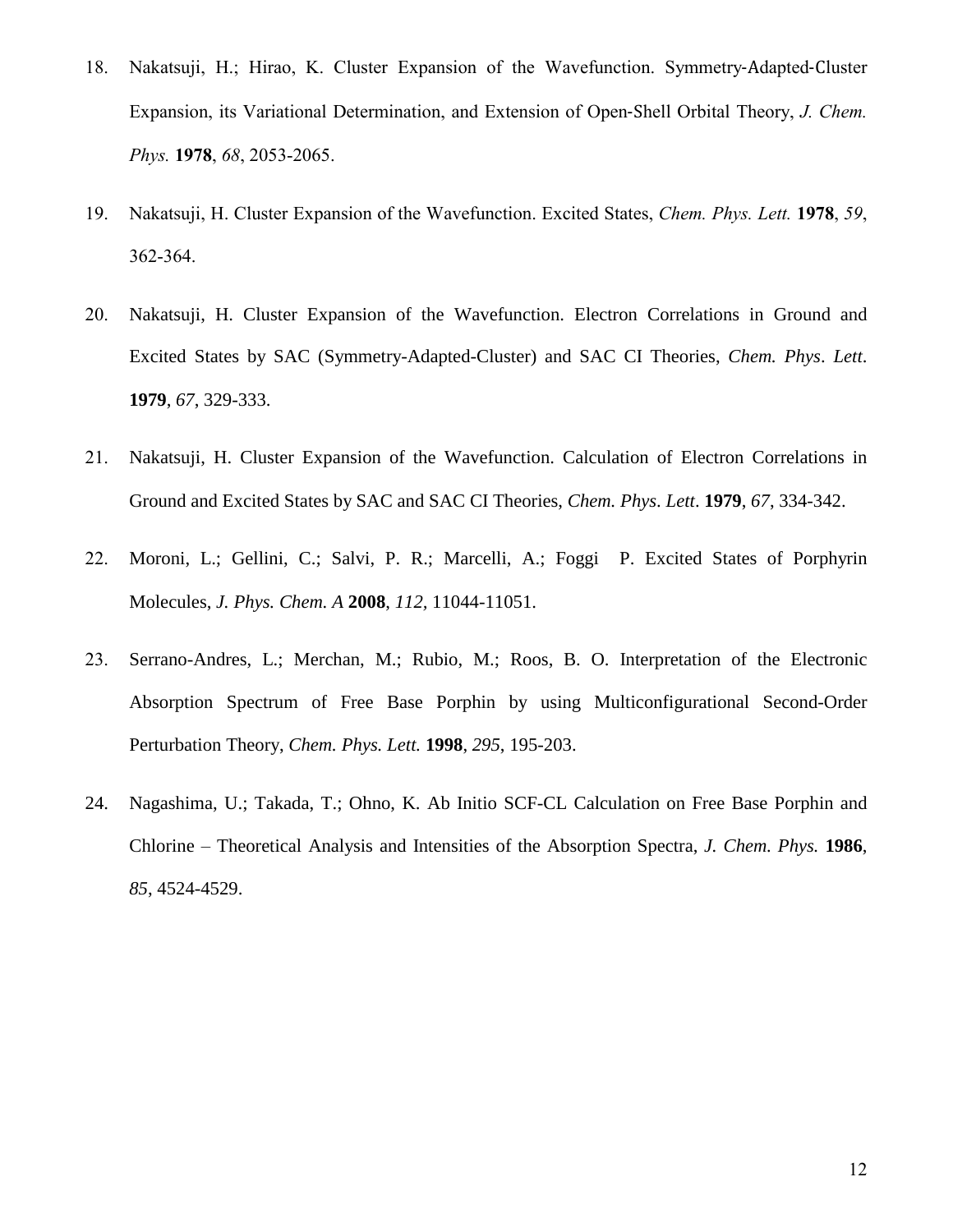## **Supporting Information Available**

Excitation energies, components of the transition dipole moments and oscillator strengths between the singlet excited states and the ground state as calculated by symmetry-adapted-cluster (SAC) / configuration interaction (CI) method:

| (D2h symmetry) |                |                                                              |        |                 |                                                                 |          |  |  |
|----------------|----------------|--------------------------------------------------------------|--------|-----------------|-----------------------------------------------------------------|----------|--|--|
|                |                | Symmetry state Excitation Transition dipole moment (au) Osc. |        |                 |                                                                 |          |  |  |
|                |                | energy (eV) X                                                |        | $\mathbf Y$     | $\mathbf{Z}$ and $\mathbf{Z}$ and $\mathbf{Z}$ and $\mathbf{Z}$ | strength |  |  |
| AG             | $\circ$        | Ground State                                                 |        |                 |                                                                 |          |  |  |
| AG             | $\mathbf{1}$   | 4.2090                                                       |        | $0.0000$ 0.0000 | 0.0000                                                          | 0.0000   |  |  |
| AG             | 2              | 4.7359 0.0000                                                |        | 0.0000          | 0.0000                                                          | 0.0000   |  |  |
| AG             | 3              | 5.4391                                                       | 0.0000 | 0.0000          | 0.0000                                                          | 0.0000   |  |  |
| AG             | $\overline{4}$ | 5.7417                                                       | 0.0000 | 0.0000          | 0.0000                                                          | 0.0000   |  |  |
| AG             | 5              | 6.6405                                                       | 0.0000 | 0.0000          | 0.0000                                                          | 0.0000   |  |  |
| AG             | 6              | 7.3659                                                       | 0.0000 | 0.0000          | 0.0000                                                          | 0.0000   |  |  |
| AG             | 7              | 7.8140                                                       | 0.0000 | 0.0000          | 0.0000                                                          | 0.0000   |  |  |
| AG             | 8              | 8.1822                                                       | 0.0000 | 0.0000          | 0.0000                                                          | 0.0000   |  |  |
| AG             | 9              | 8.4167                                                       | 0.0000 | 0.0000          | 0.0000                                                          | 0.0000   |  |  |
| AG             | 10             | 8.5694                                                       | 0.0000 | 0.0000          | 0.0000                                                          | 0.0000   |  |  |
| AG             | 11             | 8.8438                                                       | 0.0000 | 0.0000          | 0.0000                                                          | 0.0000   |  |  |
| AG             | 12             | 9.1458                                                       | 0.0000 | 0.0000          | 0.0000                                                          | 0.0000   |  |  |
| AG             | 13             | 9.2277                                                       | 0.0000 | 0.0000          | 0.0000                                                          | 0.0000   |  |  |
| AG             | 14             | 9.3497                                                       | 0.0000 | 0.0000          | 0.0000                                                          | 0.0000   |  |  |
| AG             | 15             | 9.7075                                                       | 0.0000 | 0.0000          | 0.0000                                                          | 0.0000   |  |  |
| B1G            | $\mathbf 1$    | 6.1132                                                       | 0.0000 | 0.0000          | 0.0000                                                          | 0.0000   |  |  |
| B1G            | 2              | 7.1427                                                       | 0.0000 | 0.0000          | 0.0000                                                          | 0.0000   |  |  |
| $\mathtt{B1G}$ | 3              | 7.4996                                                       | 0.0000 | 0.0000          | 0.0000                                                          | 0.0000   |  |  |
| B1G            | 4              | 8.1465                                                       | 0.0000 | 0.0000          | 0.0000                                                          | 0.0000   |  |  |
| $\mathtt{B1G}$ | 5              | 8.4853                                                       | 0.0000 | 0.0000          | 0.0000                                                          | 0.0000   |  |  |
| $\mathtt{B1G}$ | 6              | 8.5265                                                       | 0.0000 | 0.0000          | 0.0000                                                          | 0.0000   |  |  |
| $\mathtt{B1G}$ | 7              | 8.8633                                                       | 0.0000 | 0.0000          | 0.0000                                                          | 0.0000   |  |  |
| $\mathtt{B1G}$ | 8              | 9.1429                                                       | 0.0000 | 0.0000          | 0.0000                                                          | 0.0000   |  |  |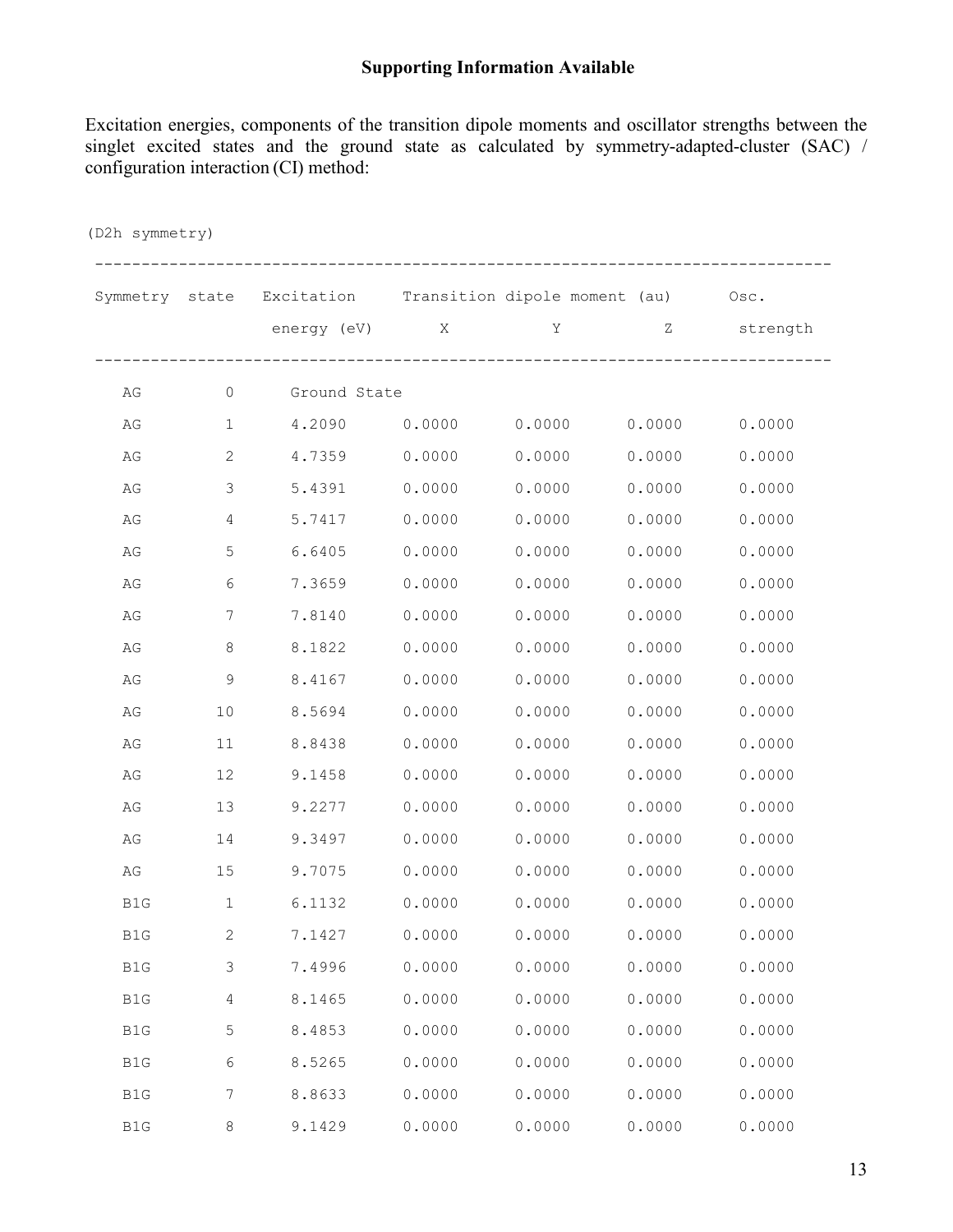| B1G              | 9              | 9.4472  | 0.0000 | 0.0000 | 0.0000 | 0.0000 |
|------------------|----------------|---------|--------|--------|--------|--------|
| B1G              | 10             | 9.8505  | 0.0000 | 0.0000 | 0.0000 | 0.0000 |
| B <sub>2</sub> G | $\mathbf 1$    | 6.2584  | 0.0000 | 0.0000 | 0.0000 | 0.0000 |
| B <sub>2</sub> G | $\mathbf{2}$   | 6.9305  | 0.0000 | 0.0000 | 0.0000 | 0.0000 |
| B <sub>2</sub> G | 3              | 7.8565  | 0.0000 | 0.0000 | 0.0000 | 0.0000 |
| B <sub>2</sub> G | $\overline{4}$ | 8.3250  | 0.0000 | 0.0000 | 0.0000 | 0.0000 |
| B <sub>2</sub> G | 5              | 8.5910  | 0.0000 | 0.0000 | 0.0000 | 0.0000 |
| B <sub>2</sub> G | 6              | 8.7956  | 0.0000 | 0.0000 | 0.0000 | 0.0000 |
| B <sub>2</sub> G | 7              | 9.1467  | 0.0000 | 0.0000 | 0.0000 | 0.0000 |
| B <sub>2</sub> G | $\,8\,$        | 9.2626  | 0.0000 | 0.0000 | 0.0000 | 0.0000 |
| B <sub>2</sub> G | $\mathsf 9$    | 9.3426  | 0.0000 | 0.0000 | 0.0000 | 0.0000 |
| B <sub>2</sub> G | 10             | 10.2693 | 0.0000 | 0.0000 | 0.0000 | 0.0000 |
| B3G              | $\mathbf 1$    | 4.3636  | 0.0000 | 0.0000 | 0.0000 | 0.0000 |
| B3G              | $\mathbf{2}$   | 4.9761  | 0.0000 | 0.0000 | 0.0000 | 0.0000 |
| B3G              | 3              | 5.3477  | 0.0000 | 0.0000 | 0.0000 | 0.0000 |
| B3G              | $\overline{4}$ | 6.6174  | 0.0000 | 0.0000 | 0.0000 | 0.0000 |
| B3G              | 5              | 7.4542  | 0.0000 | 0.0000 | 0.0000 | 0.0000 |
| B3G              | 6              | 7.7158  | 0.0000 | 0.0000 | 0.0000 | 0.0000 |
| B3G              | 7              | 7.8191  | 0.0000 | 0.0000 | 0.0000 | 0.0000 |
| B3G              | $\,8\,$        | 7.9546  | 0.0000 | 0.0000 | 0.0000 | 0.0000 |
| B3G              | $\mathsf 9$    | 8.3682  | 0.0000 | 0.0000 | 0.0000 | 0.0000 |
| B3G              | $10$           | 8.4880  | 0.0000 | 0.0000 | 0.0000 | 0.0000 |
| B3G              | 11             | 8.6908  | 0.0000 | 0.0000 | 0.0000 | 0.0000 |
| B3G              | 12             | 8.7864  | 0.0000 | 0.0000 | 0.0000 | 0.0000 |
| B3G              | 13             | 9.0055  | 0.0000 | 0.0000 | 0.0000 | 0.0000 |
| B3G              | 14             | 9.3014  | 0.0000 | 0.0000 | 0.0000 | 0.0000 |
| B3G              | 15             | 9.8903  | 0.0000 | 0.0000 | 0.0000 | 0.0000 |
| AU               | $1\,$          | 5.8268  | 0.0000 | 0.0000 | 0.0000 | 0.0000 |
| $\hbox{AU}$      | $\mathbf{2}$   | 6.4729  | 0.0000 | 0.0000 | 0.0000 | 0.0000 |
| $\hbox{AU}$      | 3              | 8.2561  | 0.0000 | 0.0000 | 0.0000 | 0.0000 |
| AU               | 4              | 8.8727  | 0.0000 | 0.0000 | 0.0000 | 0.0000 |
| AU               | 5              | 9.1009  | 0.0000 | 0.0000 | 0.0000 | 0.0000 |
| $\hbox{AU}$      | 6              | 9.1643  | 0.0000 | 0.0000 | 0.0000 | 0.0000 |
| AU               | 7              | 9.3071  | 0.0000 | 0.0000 | 0.0000 | 0.0000 |
| $\hbox{AU}$      | 8              | 10.3116 | 0.0000 | 0.0000 | 0.0000 | 0.0000 |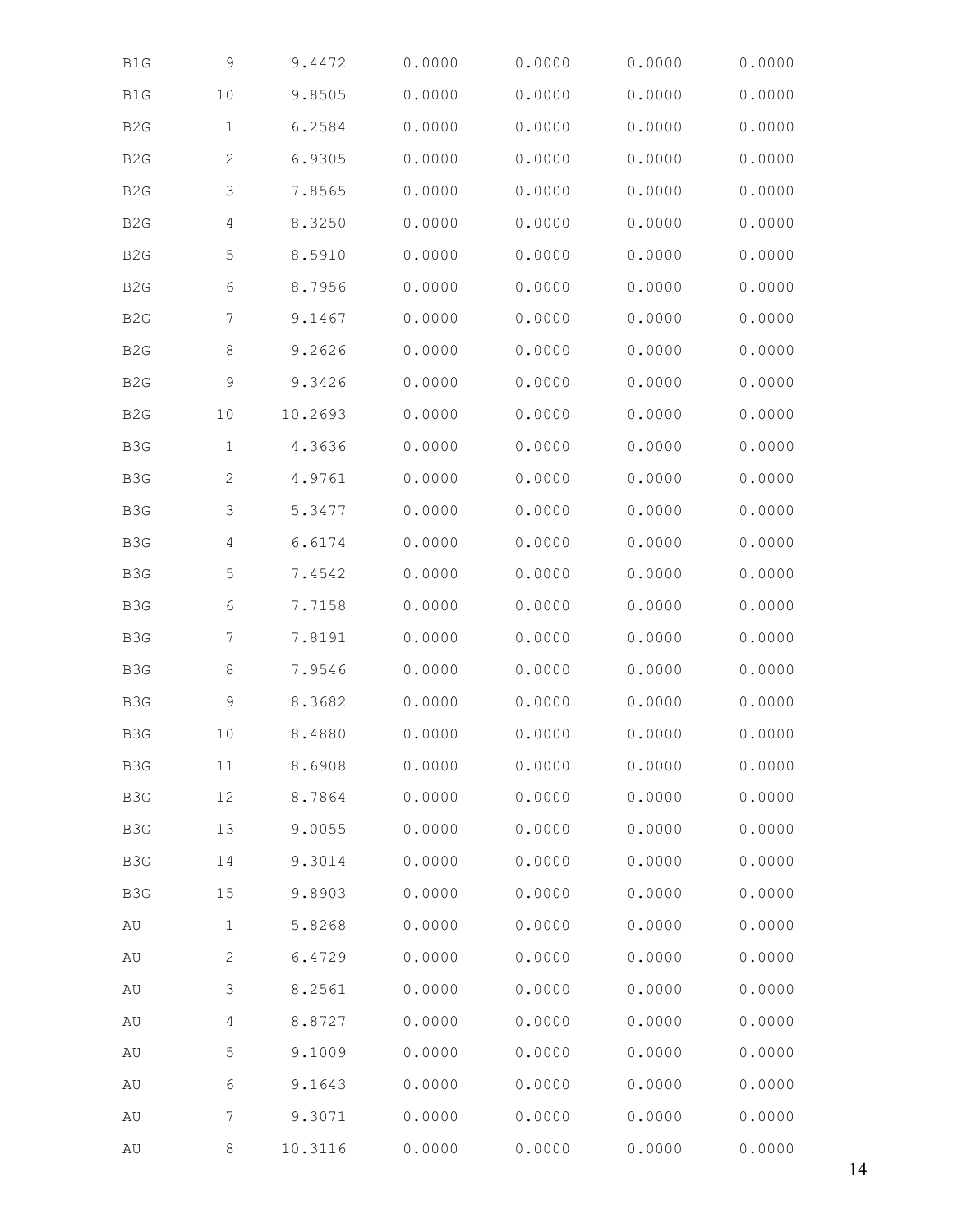| B1U              | $\mathbf 1$  | 3.1464  | 0.0000    | 0.0000    | 0.4054    | 0.0127 |
|------------------|--------------|---------|-----------|-----------|-----------|--------|
| B1U              | $\mathbf{2}$ | 4.3960  | 0.0000    | 0.0000    | 0.1755    | 0.0033 |
| B1U              | 3            | 5.6616  | 0.0000    | 0.0000    | 0.1311    | 0.0024 |
| B1U              | 4            | 6.1606  | 0.0000    | 0.0000    | $-0.4535$ | 0.0310 |
| B1U              | 5            | 6.8263  | 0.0000    | 0.0000    | $-0.0993$ | 0.0017 |
| B1U              | 6            | 7.8002  | 0.0000    | 0.0000    | $-0.0008$ | 0.0000 |
| B1U              | 7            | 8.2199  | 0.0000    | 0.0000    | 0.0767    | 0.0012 |
| B1U              | $\,8\,$      | 8.7194  | 0.0000    | 0.0000    | 0.0145    | 0.0000 |
| B1U              | $\mathsf 9$  | 8.8638  | 0.0000    | 0.0000    | $-0.4269$ | 0.0396 |
| B1U              | $10$         | 9.1842  | 0.0000    | 0.0000    | 0.2740    | 0.0169 |
| B1U              | 11           | 9.3073  | 0.0000    | 0.0000    | $-0.0344$ | 0.0003 |
| B1U              | 12           | 9.3611  | 0.0000    | 0.0000    | $-0.2273$ | 0.0118 |
| B1U              | 13           | 9.4423  | 0.0000    | 0.0000    | $-0.5233$ | 0.0633 |
| B1U              | 14           | 9.8502  | 0.0000    | 0.0000    | $-0.0275$ | 0.0002 |
| B1U              | 15           | 10.0371 | 0.0000    | 0.0000    | $-0.0522$ | 0.0007 |
| B <sub>2</sub> U | $1\,$        | 3.4108  | 0.0000    | 0.3585    | 0.0000    | 0.0107 |
| B <sub>2</sub> U | $\mathbf{2}$ | 4.6973  | 0.0000    | $-0.1721$ | 0.0000    | 0.0034 |
| B <sub>2</sub> U | 3            | 5.1424  | 0.0000    | $-0.0408$ | 0.0000    | 0.0002 |
| B <sub>2</sub> U | 4            | 6.0624  | 0.0000    | $-0.3828$ | 0.0000    | 0.0218 |
| B <sub>2</sub> U | 5            | 7.7692  | 0.0000    | 0.0666    | 0.0000    | 0.0008 |
| B <sub>2</sub> U | 6            | 7.8968  | 0.0000    | $-0.1327$ | 0.0000    | 0.0034 |
| B <sub>2</sub> U | 7            | 8.3889  | 0.0000    | 0.1068    | 0.0000    | 0.0023 |
| B <sub>2</sub> U | $\,8\,$      | 8.5656  | 0.0000    | $-0.0171$ | 0.0000    | 0.0001 |
| B <sub>2</sub> U | 9            | 8.8415  | 0.0000    | $-0.0941$ | 0.0000    | 0.0019 |
| B <sub>2</sub> U | 10           | 9.2252  | 0.0000    | 0.2288    | 0.0000    | 0.0118 |
| B <sub>2</sub> U | 11           | 9.3314  | 0.0000    | $-0.7020$ | 0.0000    | 0.1127 |
| B <sub>2</sub> U | 12           | 9.7396  | 0.0000    | 0.0766    | 0.0000    | 0.0014 |
| B <sub>2</sub> U | 13           | 9.8856  | 0.0000    | $-0.1398$ | 0.0000    | 0.0047 |
| B <sub>2</sub> U | 14           | 10.0245 | 0.0000    | 0.0123    | 0.0000    | 0.0000 |
| B3U              | $\mathbf{1}$ | 7.4782  | 0.0448    | 0.0000    | 0.0000    | 0.0004 |
| B3U              | $\mathbf{2}$ | 7.8378  | 0.0820    | 0.0000    | 0.0000    | 0.0013 |
| B3U              | 3            | 8.2424  | $-0.0248$ | 0.0000    | 0.0000    | 0.0001 |
| B3U              | 4            | 8.4987  | 0.0041    | 0.0000    | 0.0000    | 0.0000 |
| B3U              | 5            | 8.6466  | 0.0025    | 0.0000    | 0.0000    | 0.0000 |
| B3U              | 6            | 8.7867  | 0.0094    | 0.0000    | 0.0000    | 0.0000 |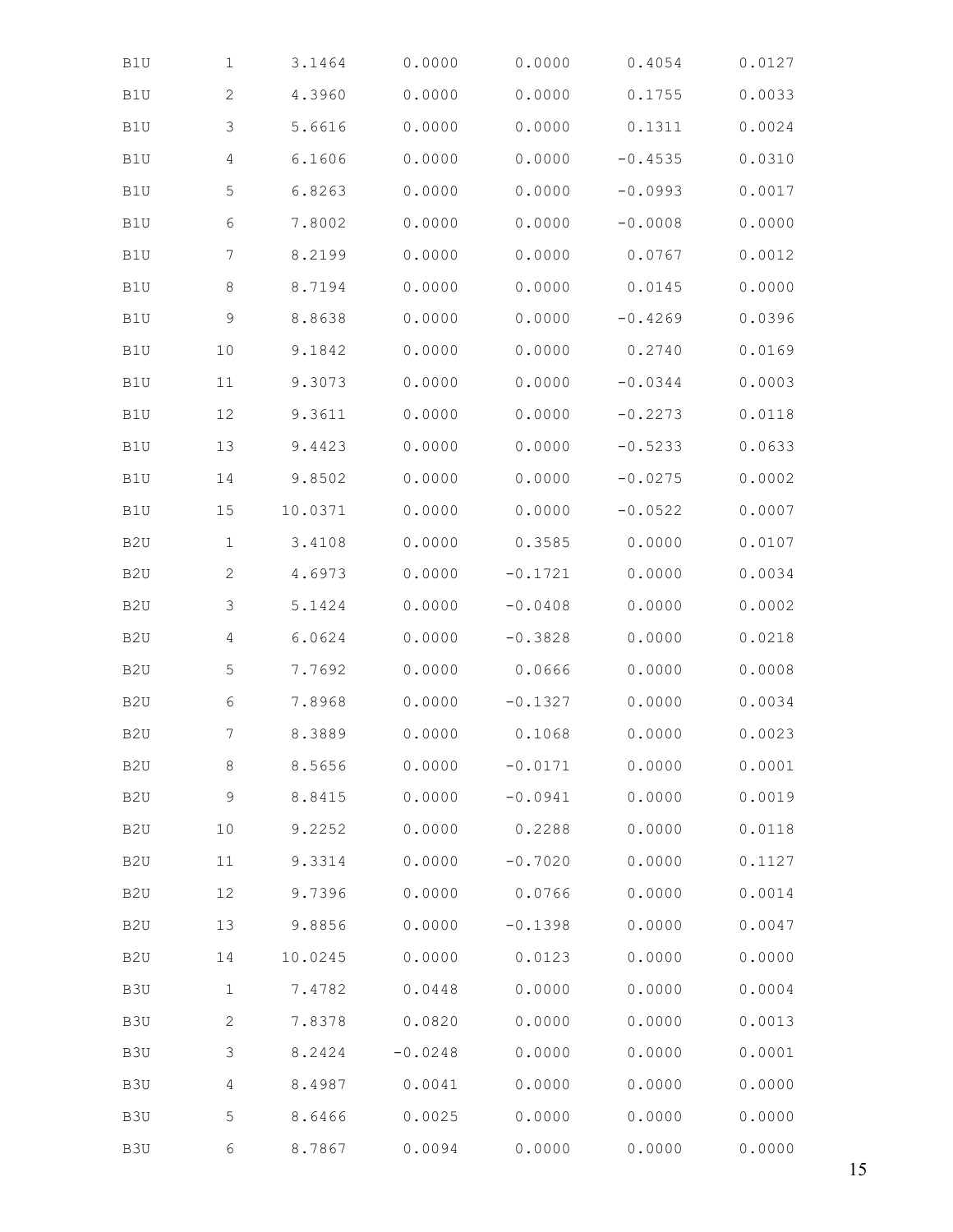| B3U             | 7  | 8.8206 | 0.0279    | 0.0000 | 0.0000 | 0.0002 |
|-----------------|----|--------|-----------|--------|--------|--------|
| B <sub>3U</sub> | 8  | 8.8624 | $-0.0450$ | 0.0000 | 0.0000 | 0.0004 |
| B <sub>3U</sub> | 9  | 9.0311 | 0.0097    | 0.0000 | 0.0000 | 0.0000 |
| B <sub>3U</sub> | 10 | 9.0918 | $-0.0094$ | 0.0000 | 0.0000 | 0.0000 |
|                 |    |        |           |        |        |        |

Representative table showing the transition dipole moments, oscillator strengths and relative energies between the lowest dark state (state 1, symmetry  $A_G$ , excitation energy = 4.2090 eV (33945 cm<sup>-1</sup>)) and the rest of the excited states used in the calculations. These data have been used for the calculation of OCRET rates and their comparison with the Förster rate as presented in Figure 3.

|                        |                        | Symmetry State relative Transition dipole moment (au) Osc. |        | energy (eV) X Y |        | Z strength |
|------------------------|------------------------|------------------------------------------------------------|--------|-----------------|--------|------------|
| AG                     | $1 \quad \blacksquare$ | 0.0 Excited State 1.                                       |        |                 |        |            |
| $\mathbb{A}\mathbb{G}$ | 2                      | $0.5269$ $0.0000$                                          |        | 0.0000          | 0.0000 | 0.0000     |
| AG                     | $\mathcal{E}$          | 1.2301                                                     | 0.0000 | 0.0000          | 0.0000 | 0.0000     |
| $\mathbb{A}\mathbb{G}$ | $\overline{4}$         | 1.5327                                                     | 0.0000 | 0.0000          | 0.0000 | 0.0000     |
| AG                     | $\mathsf S$            | 2.4314                                                     | 0.0000 | 0.0000          | 0.0000 | 0.0000     |
| AG                     | $6\,$                  | 3.1568                                                     | 0.0000 | 0.0000          | 0.0000 | 0.0000     |
| $\mathbb{A}\mathbb{G}$ | $7\phantom{.0}$        | 3.6050                                                     | 0.0000 | 0.0000          | 0.0000 | 0.0000     |
| $\mathbb{A}\mathbb{G}$ | 8                      | 3.9731                                                     | 0.0000 | 0.0000          | 0.0000 | 0.0000     |
| AG                     | $\mathsf 9$            | 4.2076                                                     | 0.0000 | 0.0000          | 0.0000 | 0.0000     |
| $\mathbb{A}\mathbb{G}$ | $10$                   | 4.3604                                                     | 0.0000 | 0.0000          | 0.0000 | 0.0000     |
| AG                     | 11                     | 4.6348                                                     | 0.0000 | 0.0000          | 0.0000 | 0.0000     |
| AG                     | 12                     | 4.9367                                                     | 0.0000 | 0.0000          | 0.0000 | 0.0000     |
| $\mathbb{A}\mathbb{G}$ | 13                     | 5.0187                                                     | 0.0000 | 0.0000          | 0.0000 | 0.0000     |
| AG                     | 14                     | 5.1406                                                     | 0.0000 | 0.0000          | 0.0000 | 0.0000     |
| AG                     | 15                     | 5.4985                                                     | 0.0000 | 0.0000          | 0.0000 | 0.0000     |
| B1G                    | $\mathbf 1$            | 1.9041                                                     | 0.0000 | 0.0000          | 0.0000 | 0.0000     |
| B1G                    | $\mathbf{2}$           | 2.9336                                                     | 0.0000 | 0.0000          | 0.0000 | 0.0000     |
| B1G                    | 3                      | 3.2906                                                     | 0.0000 | 0.0000          | 0.0000 | 0.0000     |
| B1G                    | $\overline{4}$         | 3.9374                                                     | 0.0000 | 0.0000          | 0.0000 | 0.0000     |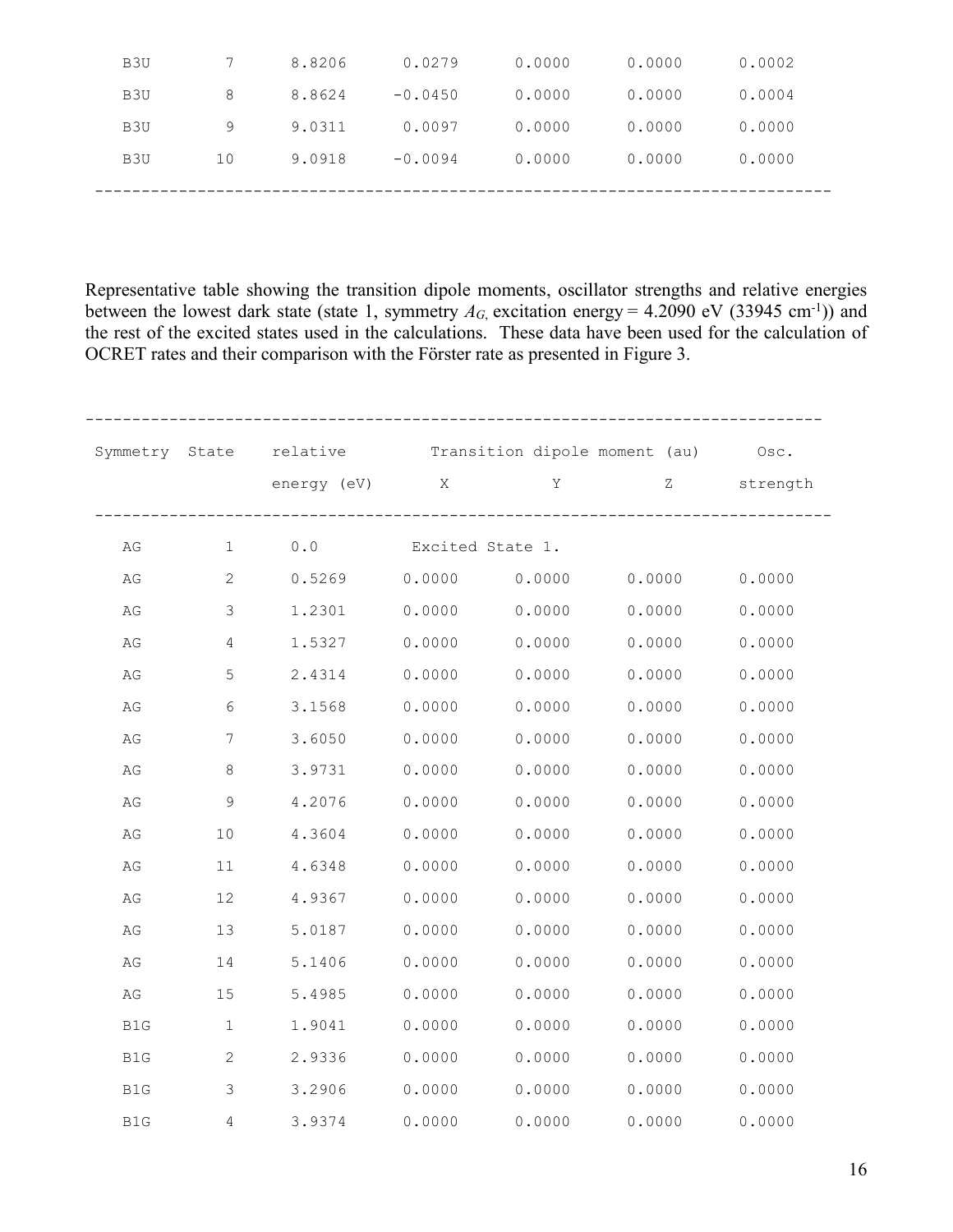| B1G              | 5              | 4.2763 | 0.0000 | 0.0000 | 0.0000 | 0.0000 |
|------------------|----------------|--------|--------|--------|--------|--------|
| B1G              | 6              | 4.3174 | 0.0000 | 0.0000 | 0.0000 | 0.0000 |
| B1G              | 7              | 4.6542 | 0.0000 | 0.0000 | 0.0000 | 0.0000 |
| $\mathtt{B1G}$   | $\,8\,$        | 4.9338 | 0.0000 | 0.0000 | 0.0000 | 0.0000 |
| B1G              | 9              | 5.2382 | 0.0000 | 0.0000 | 0.0000 | 0.0000 |
| B1G              | $10$           | 5.6417 | 0.0000 | 0.0000 | 0.0000 | 0.0000 |
| B <sub>2</sub> G | $1\,$          | 2.0493 | 0.0000 | 0.0000 | 0.0000 | 0.0000 |
| B <sub>2</sub> G | $\mathbf{2}$   | 2.7215 | 0.0000 | 0.0000 | 0.0000 | 0.0000 |
| B <sub>2</sub> G | 3              | 3.6474 | 0.0000 | 0.0000 | 0.0000 | 0.0000 |
| B <sub>2</sub> G | $\overline{4}$ | 4.1159 | 0.0000 | 0.0000 | 0.0000 | 0.0000 |
| B <sub>2</sub> G | 5              | 4.3820 | 0.0000 | 0.0000 | 0.0000 | 0.0000 |
| B <sub>2</sub> G | 6              | 4.5866 | 0.0000 | 0.0000 | 0.0000 | 0.0000 |
| B <sub>2</sub> G | 7              | 4.9377 | 0.0000 | 0.0000 | 0.0000 | 0.0000 |
| B <sub>2</sub> G | 8              | 5.0536 | 0.0000 | 0.0000 | 0.0000 | 0.0000 |
| B <sub>2</sub> G | 9              | 5.1335 | 0.0000 | 0.0000 | 0.0000 | 0.0000 |
| B <sub>2</sub> G | 10             | 6.0603 | 0.0000 | 0.0000 | 0.0000 | 0.0000 |
| B3G              | 1              | 0.1546 | 0.0000 | 0.0000 | 0.0000 | 0.0000 |
| B3G              | $\mathbf{2}$   | 0.7670 | 0.0000 | 0.0000 | 0.0000 | 0.0000 |
| B3G              | 3              | 1.1387 | 0.0000 | 0.0000 | 0.0000 | 0.0000 |
| B3G              | $\overline{4}$ | 2.4084 | 0.0000 | 0.0000 | 0.0000 | 0.0000 |
| B3G              | 5              | 3.2452 | 0.0000 | 0.0000 | 0.0000 | 0.0000 |
| B3G              | 6              | 3.5068 | 0.0000 | 0.0000 | 0.0000 | 0.0000 |
| B3G              | 7              | 3.6100 | 0.0000 | 0.0000 | 0.0000 | 0.0000 |
| B3G              | 8              | 3.7455 | 0.0000 | 0.0000 | 0.0000 | 0.0000 |
| B3G              | 9              | 4.1592 | 0.0000 | 0.0000 | 0.0000 | 0.0000 |
| B3G              | 10             | 4.2789 | 0.0000 | 0.0000 | 0.0000 | 0.0000 |
| B3G              | 11             | 4.4817 | 0.0000 | 0.0000 | 0.0000 | 0.0000 |
| B3G              | 12             | 4.5773 | 0.0000 | 0.0000 | 0.0000 | 0.0000 |
| B3G              | 13             | 4.7964 | 0.0000 | 0.0000 | 0.0000 | 0.0000 |
| B3G              | 14             | 5.0932 | 0.0000 | 0.0000 | 0.0000 | 0.0000 |
| B3G              | 15             | 5.6802 | 0.0000 | 0.0000 | 0.0000 | 0.0000 |
| AU               | $1\,$          | 1.6178 | 0.0000 | 0.0000 | 0.0000 | 0.0000 |
| $\hbox{AU}$      | 2              | 2.2638 | 0.0000 | 0.0000 | 0.0000 | 0.0000 |
| AU               | 3              | 4.0470 | 0.0000 | 0.0000 | 0.0000 | 0.0000 |
| AU               | 4              | 4.6637 | 0.0000 | 0.0000 | 0.0000 | 0.0000 |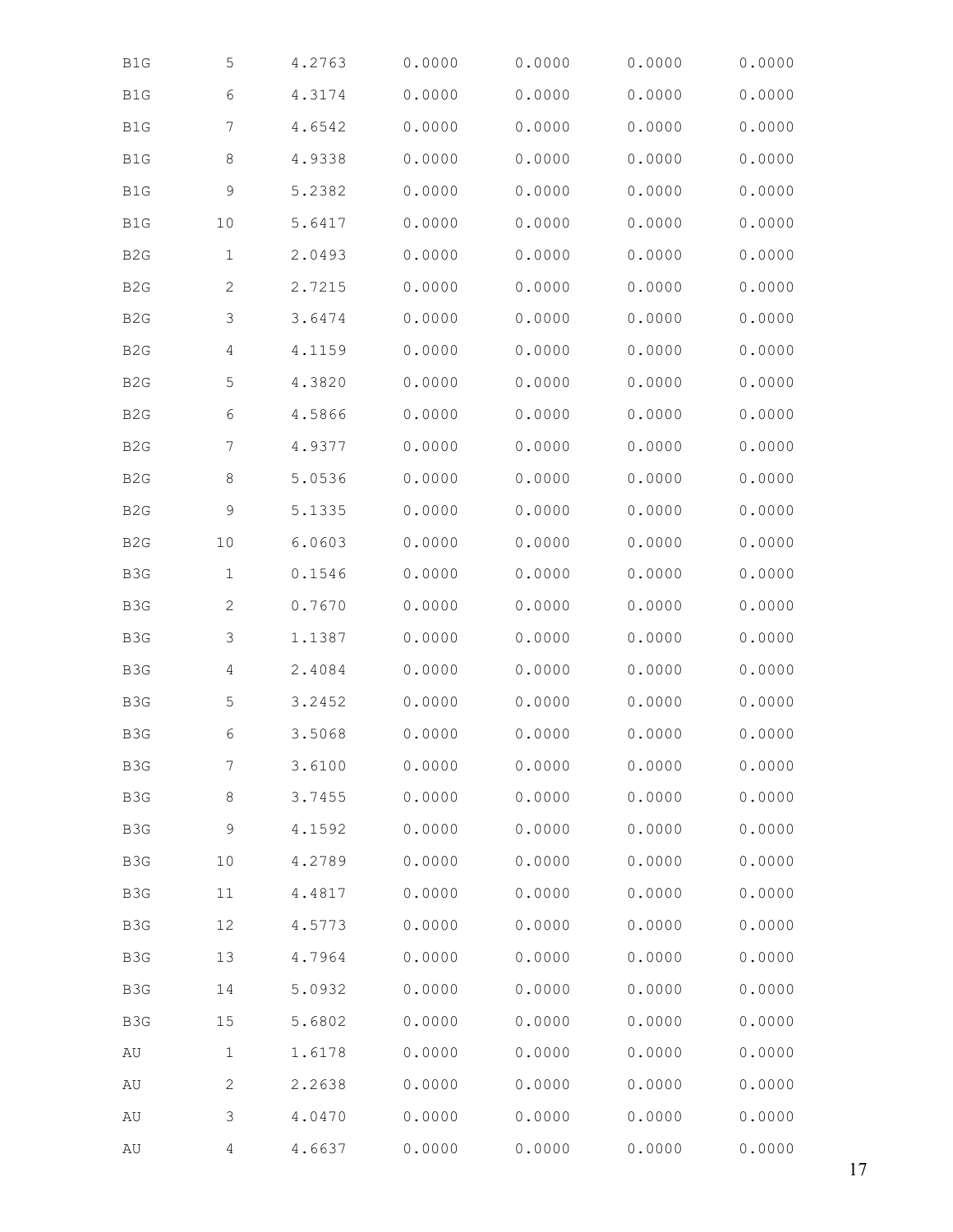| $\hbox{AU}$      | $\mathsf S$    | 4.8919    | 0.0000    | 0.0000    | 0.0000    | 0.0000 |
|------------------|----------------|-----------|-----------|-----------|-----------|--------|
| AU               | 6              | 4.9552    | 0.0000    | 0.0000    | 0.0000    | 0.0000 |
| $\hbox{AU}$      | 7              | 5.0980    | 0.0000    | 0.0000    | 0.0000    | 0.0000 |
| AU               | $\,8\,$        | 6.1026    | 0.0000    | 0.0000    | 0.0000    | 0.0000 |
| B1U              | $\mathbf 1$    | $-1.0626$ | 0.0000    | 0.0000    | $-0.0486$ | 0.0001 |
| B1U              | $\mathbf{2}$   | 0.1870    | 0.0000    | 0.0000    | 0.4301    | 0.0008 |
| B1U              | 3              | 1.4526    | 0.0000    | 0.0000    | $-1.0072$ | 0.0361 |
| B1U              | $\overline{4}$ | 1.9515    | 0.0000    | 0.0000    | 0.7034    | 0.0237 |
| B1U              | 5              | 2.6173    | 0.0000    | 0.0000    | 0.0082    | 0.0000 |
| B1U              | 6              | 3.5911    | 0.0000    | 0.0000    | 0.4027    | 0.0143 |
| $\mathtt{B1U}$   | 7              | 4.0109    | 0.0000    | 0.0000    | $-0.0357$ | 0.0001 |
| B1U              | 8              | 4.5103    | 0.0000    | 0.0000    | 0.3227    | 0.0115 |
| B1U              | 9              | 4.6547    | 0.0000    | 0.0000    | 0.1062    | 0.0013 |
| B1U              | 10             | 4.9752    | 0.0000    | 0.0000    | $-0.1904$ | 0.0044 |
| B1U              | 11             | 5.0982    | 0.0000    | 0.0000    | 0.2021    | 0.0051 |
| B1U              | 12             | 5.1520    | 0.0000    | 0.0000    | $-0.3857$ | 0.0188 |
| B1U              | 13             | 5.2333    | 0.0000    | 0.0000    | $-1.3952$ | 0.2496 |
| B1U              | 14             | 5.6411    | 0.0000    | 0.0000    | 0.3891    | 0.0209 |
| B1U              | 15             | 5.8280    | 0.0000    | 0.0000    | $-0.3100$ | 0.0137 |
| B <sub>2</sub> U | $\mathbf 1$    | $-0.7983$ | 0.0000    | 0.6302    | 0.0000    | 0.0078 |
| B <sub>2</sub> U | $\mathbf{2}$   | 0.4883    | 0.0000    | 0.0681    | 0.0000    | 0.0001 |
| B <sub>2</sub> U | 3              | 0.9333    | 0.0000    | $-0.4747$ | 0.0000    | 0.0052 |
| B <sub>2</sub> U | 4              | 1.8534    | 0.0000    | 0.7014    | 0.0000    | 0.0223 |
| B <sub>2</sub> U | 5              | 3.5602    | 0.0000    | 1.0649    | 0.0000    | 0.0989 |
| B <sub>2</sub> U | 6              | 3.6877    | 0.0000    | 0.1676    | 0.0000    | 0.0025 |
| B <sub>2</sub> U | $7\phantom{.}$ | 4.1799    | 0.0000    | $-0.0704$ | 0.0000    | 0.0005 |
| B <sub>2</sub> U | 8              | 4.3565    | 0.0000    | $-0.3293$ | 0.0000    | 0.0116 |
| B <sub>2</sub> U | 9              | 4.6324    | 0.0000    | $-0.1025$ | 0.0000    | 0.0012 |
| B <sub>2</sub> U | 10             | 5.0162    | 0.0000    | 0.2287    | 0.0000    | 0.0064 |
| B <sub>2</sub> U | 11             | 5.1224    | 0.0000    | 0.3864    | 0.0000    | 0.0187 |
| B <sub>2</sub> U | 12             | 5.5306    | 0.0000    | 0.1450    | 0.0000    | 0.0028 |
| B <sub>2</sub> U | 13             | 5.6765    | 0.0000    | 0.5260    | 0.0000    | 0.0385 |
| B <sub>2</sub> U | 14             | 5.8154    | 0.0000    | 0.0125    | 0.0000    | 0.0000 |
| B3U              | $\mathbf 1$    | 3.2691    | $-0.0536$ | 0.0000    | 0.0000    | 0.0002 |
| B3U              | 2              | 3.6288    | $-0.0027$ | 0.0000    | 0.0000    | 0.0000 |